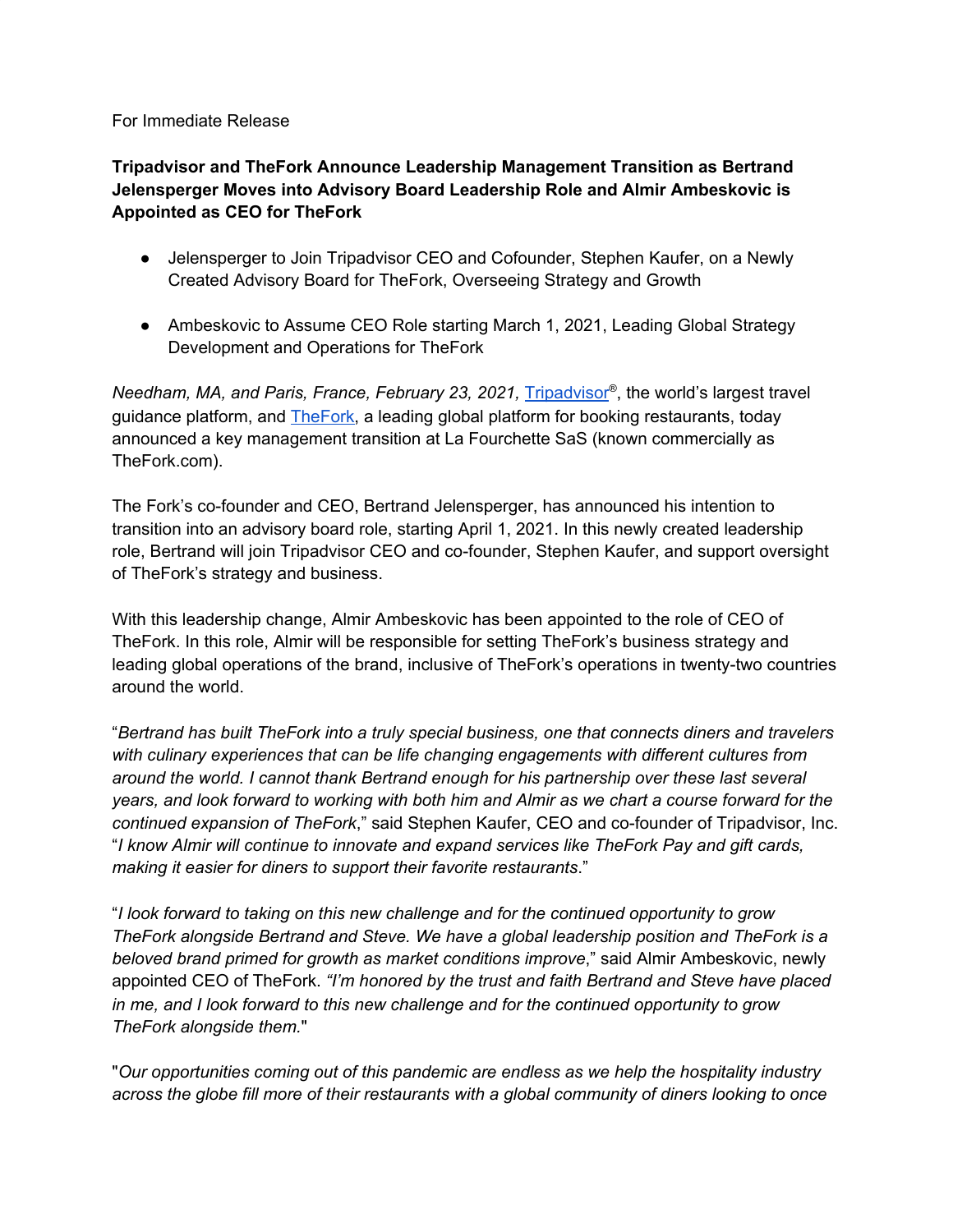*again dine out. We will be alongside restaurateurs to support them as they reopen and navigate this post-pandemic era*," added Ambeskovic.

Prior to being appointed as CEO, Almir was Vice President Sales and Marketing for TheFork, a role in which he was responsible for the growth of the business in all the countries within twenty-two markets where TheFork operates. Almir has directly led several countries as general manager at TheFork since 2015. He began his career with TheFork in 2014 as Italy Country Manager following the acquisition by Tripadvisor of RestOpolis, an online restaurants reservation startup he founded and led since 2011.

Born in Sarajevo in 1977, Almir began his career as a consultant and entrepreneur in the IT sector. First as start-up entrepreneur founding three companies, then as top manager of a digital scale-up as TheFork, Almir has always been active as a mentor for innovation in Italy. In 2012, Almir created and hosted the first Italian television program on start-ups and innovation. He was also vice president of the group of young entrepreneurs of Assolombarda, with responsibilities in marketing and startups, for six years until 2016.

## **History of TheFork**

Bertrand Jelensperger co-founded TheFork in 2007. First operating out of France, Spain and Switzerland, the company was acquired in 2014 as the marque Internet restaurant reservations brand within the Tripadvisor Media Group. Through M&A and organic growth, TheFork has become the preferred restaurant discovery and booking platform in Europe, Latin America and Australia. Before the pandemic more than five million diners were using the platform every month to dine out. In 2016, Bertrand also created and led Tripadvisor Restaurants Solutions, a business that created marketing and reputation management solutions for the more than four million restaurants listed on the Tripadvisor platform.

*"The 15 first years of TheFork have been an exceptional journey, for this business and for me personally. I would like to thank all the restaurants and diners who continue to trust us year-after-year, but just as important, I must thank my current and past colleagues for the culture of care they have been building and performance they've delivered to make TheFork a true Internet success story,*" said Bertrand Jelensperger, outgoing CEO and cofounder of TheFork. "*After 6 years of strong collaboration with Almir, I am super thrilled to have him and the current team continue the mission to simplify and democratize 'dining-out.' I know we can count* on Almir and his team to go the extra mile every day in order to allow more people to enjoy *these priceless experiences with the people they love at restaurants as we help millions of restaurateurs build their businesses.*"